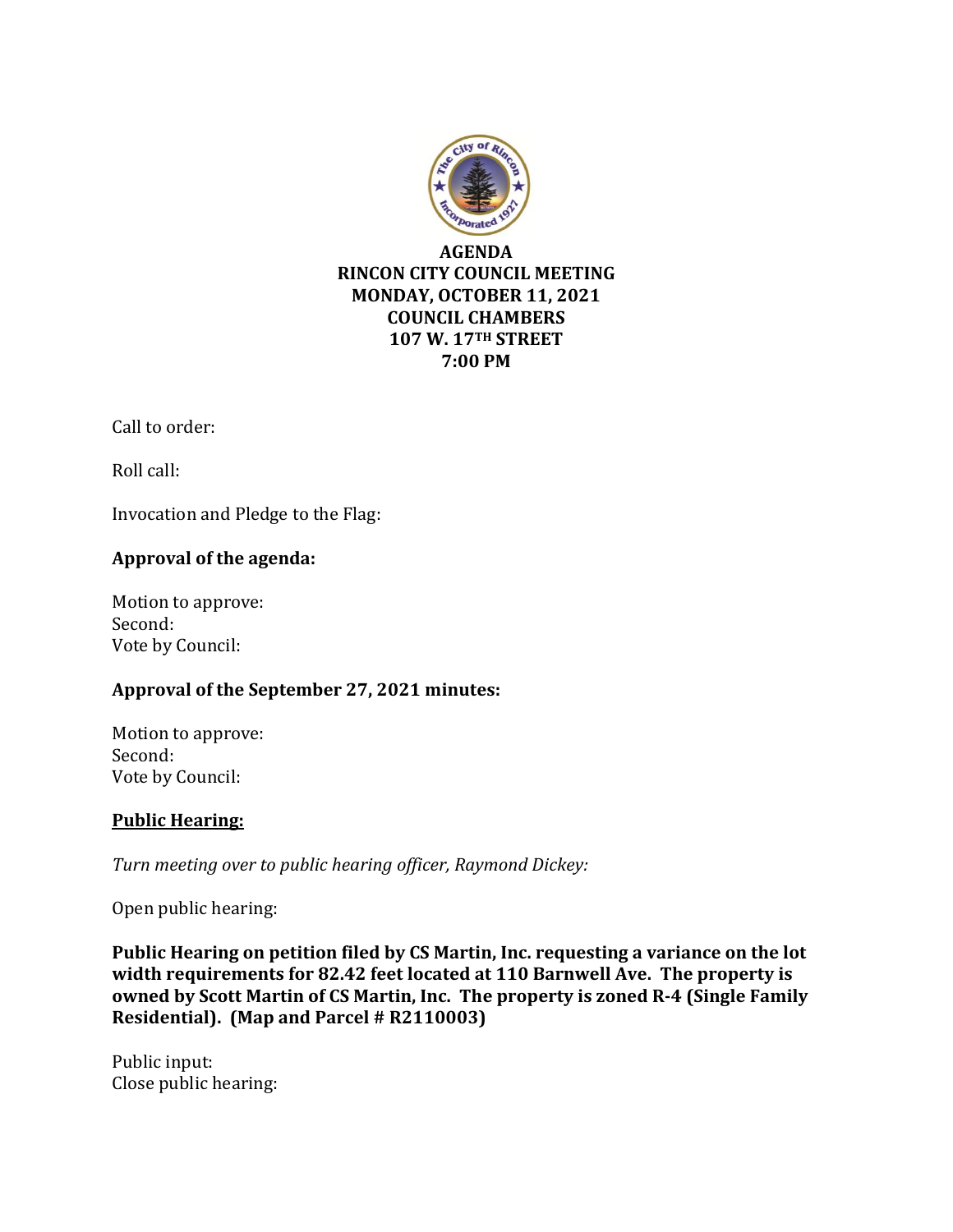*Turn the meeting back over to Mayor Lee.*

**Vote on a petition filed by CS Martin, Inc. requesting a variance on the lot width requirements for 82.42 feet located at 110 Barnwell Ave. The property is owned by Scott Martin of CS Martin, Inc. The property is zoned R-4 (Single Family Residential). (Map and Parcel # R2110003)**

Motion to approve: Second: Vote by Council:

#### **New Business:**

**1. Vote on a petition filed by Toss Allen of Allen Engineering for Preliminary/Final approval on a Major Subdivision Site Plan. The property is located at 110 Barnwell Avenue. The property is 6.12 acres and is zoned R-4 (single family residential); the property is owned by Scott Martin of CS Martin, Inc. (Map and Parcel # R2110003)**

Motion to approve: Second: Vote by Council:

**2. Vote on a petition filed by Travis Bazemore of EMC requesting a final plat and bond acceptance for the Dasher Creek Commercial Site Development, located at 251 Highway 21 Dasher's Creek. The property is owned by Joseph Burns; the property is zoned OC (Office Commercial). (Map and Parcel # R2090001)** 

Motion to approve: Second: Vote by Council:

### **3. Sikes Brothers, Inc request approval of pay request #1 in the amount of \$500,145.48 for the 2021 TSPLOST Rincon-4th Street Project. LI #320.4100.549103**

Motion to approve: Second: Vote by Council:

**4. Effingham Heroes request waiver of fees for the use of Freedom Park to hold a benefit concert on October 23, 2021.** 

Motion to approve: Second: Vote by Council: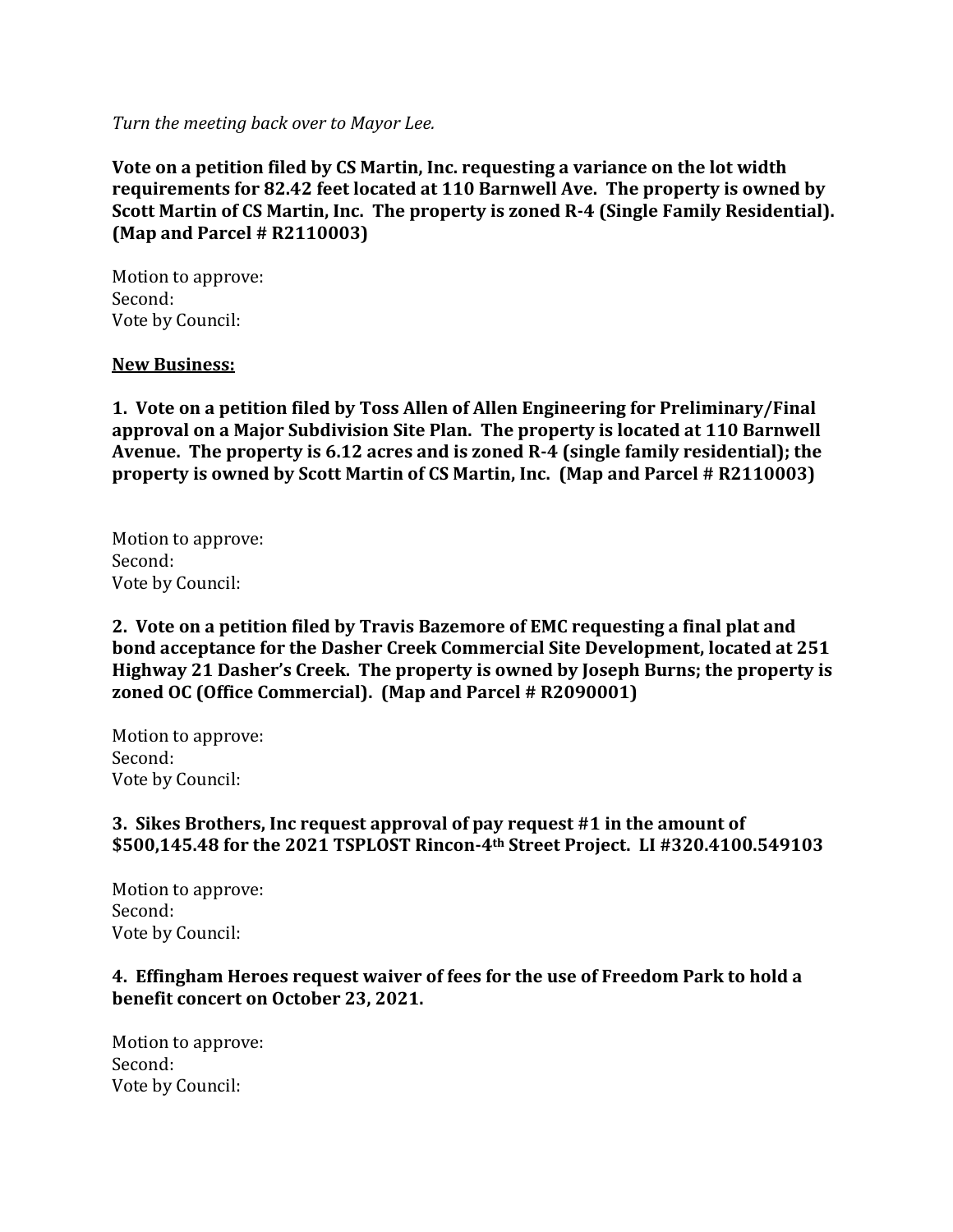**5. Request approval of an Ordinance to change the annual flat fee amount for insurance companies transacting business within the City limits.** 

Motion to approve: Second: Vote by Council:

## **6. Request approval to accept the Firehouse Public Safety Grant valued at \$14,529.00.**

Motion to approve: Second: Vote by Council:

### **7. Administrative Reports:**

(b) City Engineer (h) Wastewater (c) Chief of Police (i) Finance (d) Fire Department (j) Lost Plantation (e) Building/Zoning Dept. (k) Mayor and Council (f) Recreation Dept.

(a) City Manager (g) Water/Sewer/Public Works

### **8. Executive session to discuss personnel, pending litigation, attorney client privilege, and real estate.**

Motion: Second: Vote by Council:

Motion to return to meeting: Second: Vote by Council:

### **9. Follow the statutes of executive session, to put on file an executive session affidavit and resolution.**

Motion to approve: Second: Vote by Council:

### **10. Take any action that is needed on the items from executive session.**

Motion to approve: Second: Vote by Council: